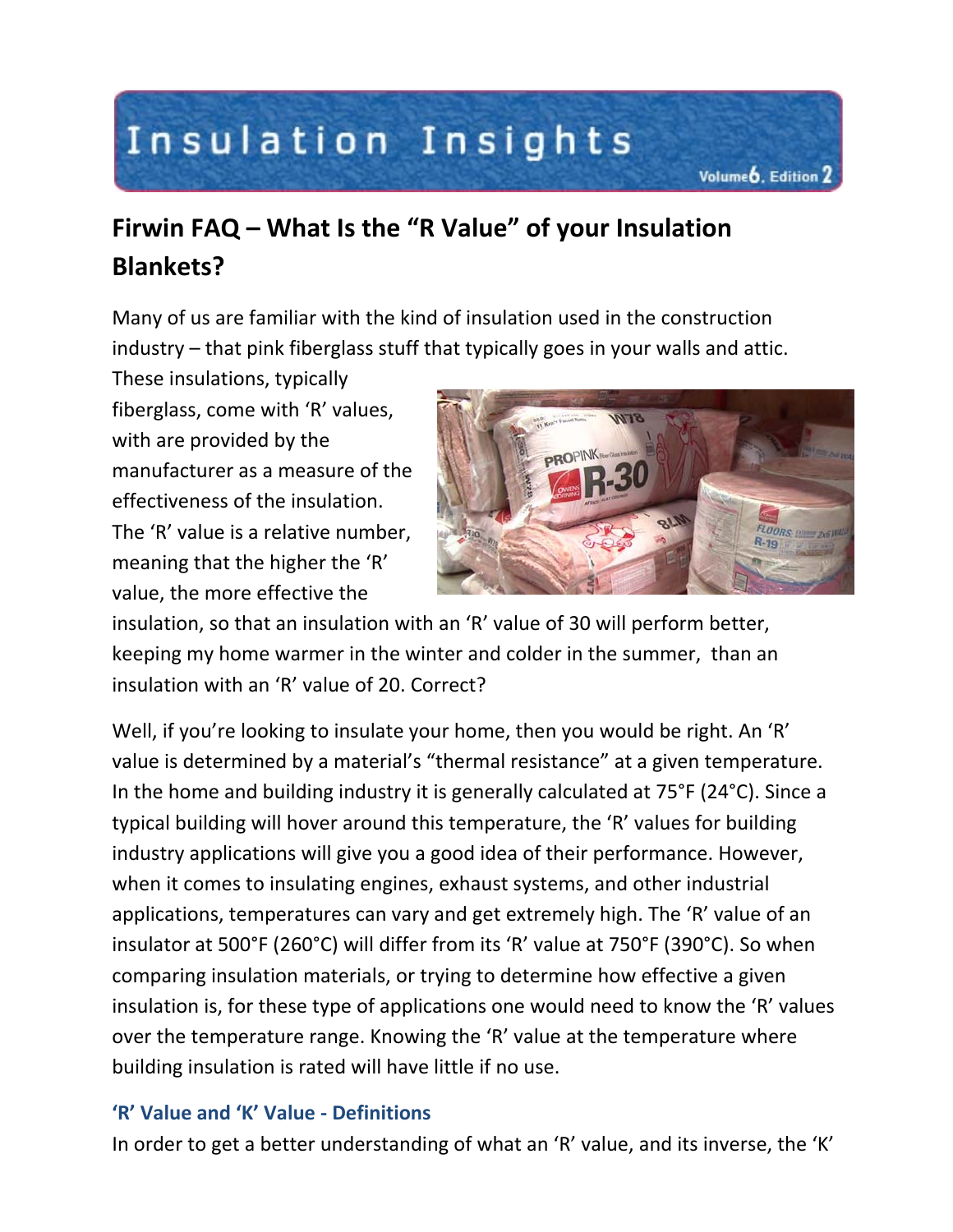value mean, it useful to look at their definitions. 'K' value is a measure of a material's "thermal conductivity", which is defined as "the time rate of steady state heat flow through a unit area of a homogenous material induced by a unit temperature gradient in a direction perpendicular to that unit area".<sup>[1](#page-1-0)</sup> In other words, the 'K' value is the actual measurement of heat transferred through a specific material.<sup>[2](#page-1-1)</sup> Its unit of measure is Btu-inch/hour per square foot per degree  $F$  (or W/(m.k)).

The 'R' value, a measure of a material's "thermal resistance", is defined as "the quantity determined by the temperature difference, at steady state, between two defined surfaces of a material of construction that induces a unit heat flow though a unit area".<sup>[3](#page-1-2)</sup> In other words, it is an indicator of a material's ability to resist heat loss. <sup>[4](#page-1-3)</sup> It is the inverse of the 'K' value, multiplied by the thickness of the insulation. For example, if a material's 'K' value is 0.25, then the 'R' value for 2" thick material would be 1 / 0.25 x 2, or an 'R' value of 8. In short, the lower the 'K' value, the higher the 'R' value, and the more effective the insulation. A 'K' value will be constant at a given temperature, while an 'R' value will fluctuate based on the thickness of the insulation.

### **Other Factors to Consider**

Ok, you might say, but once I know the 'R' values in the temperature range of my application, does that mean that the higher 'R'-rated insulation will be the more effective insulator for my application? Well, the answer to that would be only a partial 'yes'.

"The problem with using 'R' values to rate an insulation material's effectiveness is that the 'R' value is just one of a number of critical variables to consider that can affect insulation performance", said Brett Herman, Firwin's Vice President of Sales and Customer Service. "For instance, how does an insulation material perform when it gets wet? Some insulation materials will stand up well to moisture over time and retain their integrity, while others will deteriorate. For applications where insulation blankets may come into contact with the elements, choosing an insulation with a high 'R' rating but which does not perform well when wet is

<span id="page-1-0"></span> $1$  Gordon Hart, Insulation Outlook, March 2009, "Understanding the Value in All These Values", p10.

<span id="page-1-1"></span> $2$  David South, The Monolithic Dome, " 'R' Fairy Tale – The Myth of Insulation Values", p 1.

<span id="page-1-2"></span><sup>&</sup>lt;sup>3</sup> Gordon Hart, Insulation Outlook, March 2009, "Understanding the Value in All These Values", p12.

<span id="page-1-3"></span> $^4$  David South, The Monolithic Dome, " 'R' Fairy Tale – The Myth of Insulation Values", p 1.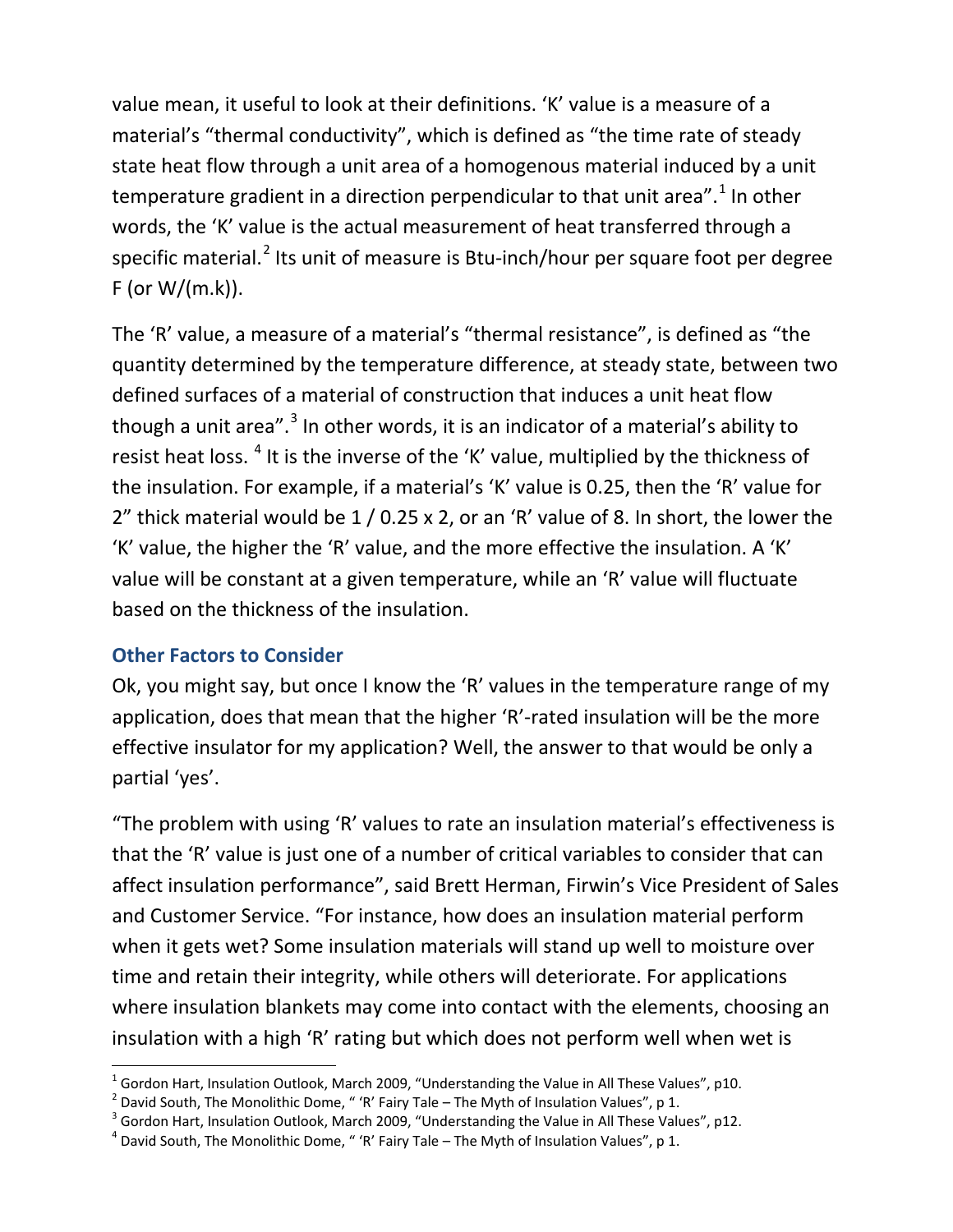obviously not the correct solution no matter how high is its 'R' rating", added Brett.

Resistance to compression is another variable that can effect insulation performance. "The geometry of the components we insulate are often complex – elbows, silencers, catalysts, SCRs, valves, flanges", said Joash Katsivo, Firwin's Sales and Design Engineer. "Because of this we use dense insulation that resists compression even when formed to the shape of the component, thus retaining its insulation value. A low-density insulation may have a high 'R' value, but is easily compressed. If we were to wrap such an insulation around some of the exhaust components we cover, it would compress to very thin and lose its insulation value", added Joash.

Other variables that may effect an insulation's effectiveness are:

*Temperature rating* – What is the temperature range within which a given insulation is effective? Obviously, a high rated 'R' insulation will not be effective if the application's temperature falls outside the accepted temperature range for that insulation.

*Vibration resistance* – Some insulation materials are better at withstanding vibration than others. So an insulation with a high 'R' rating which does not stand up well to vibration would not be the best choice for a high vibration application.

### **Putting It All Together**

"We find that when a customer is asking about an 'R' value, what he really wants to know is what material will meet the goals that he is trying to achieve by using insulation blankets. For

instance, often the customer is concerned with personnel safety, and wants to ensure that the outside touch temperature of the insulation blanket will be within safetouch limits", said Brett.

"What we will do in this case is gather the variable